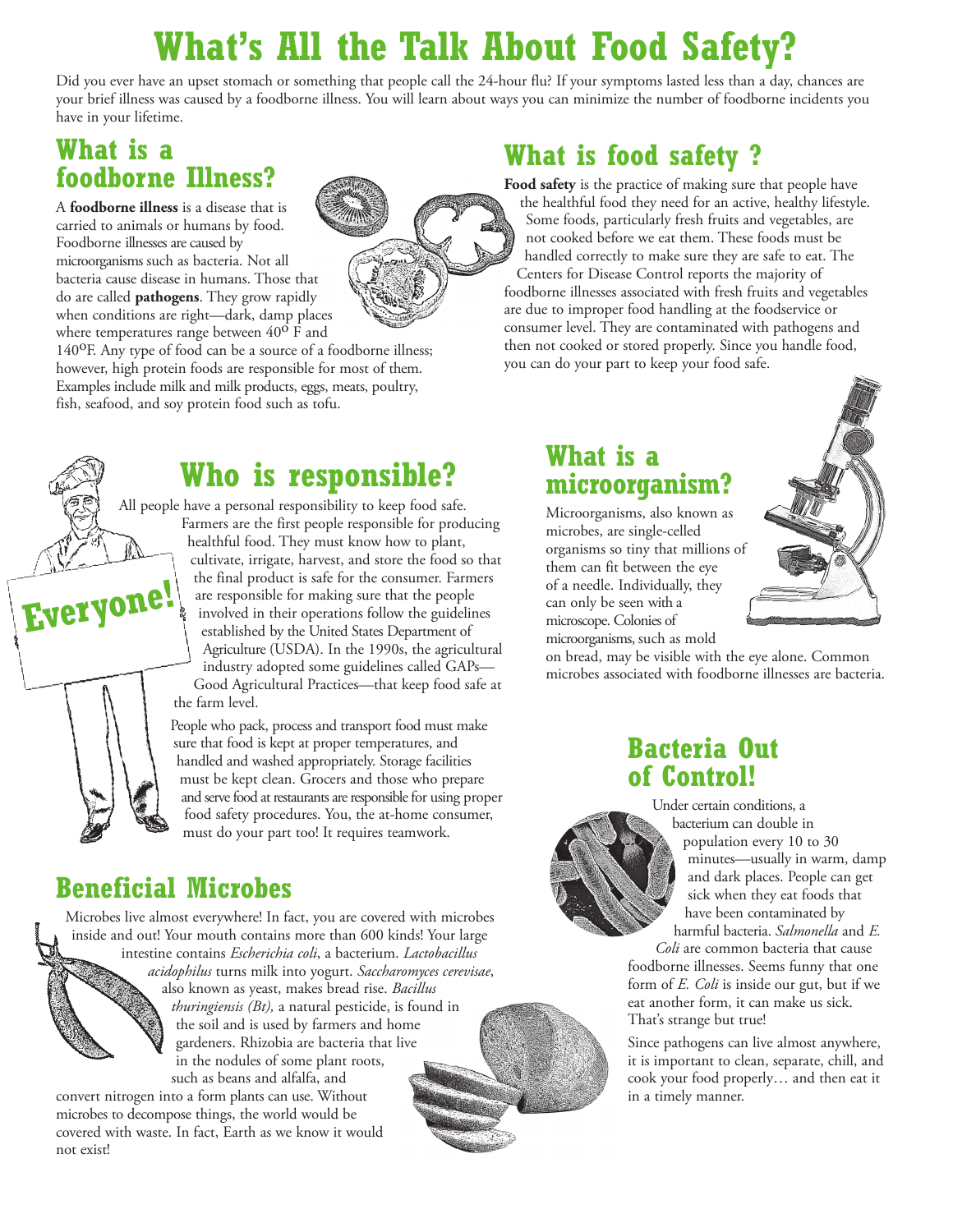### **Cause and Effect**

のは

Lacend

**CAR CONTROL** 

Read each of the following statements. Underline the "cause" and (circle) the "effect."

**START**

PLAYING | IT | SAFE

**C A R D S**

- The milk was not refrigerated, so it turned sour.
- Miguel washed his hands before making a tasty, healthful salad.
- There are more foodborne illnesses in the summer because bacteria multiply quicker in warmer temperatures.
- Grandma made cheese after adding rennet to milk.
- Sandra threw her apple core into the outdoor bin so it would decompose and become compost.

**END**

 $\mathbb{R}$ 

**Sneezed on food. Miss one turn**